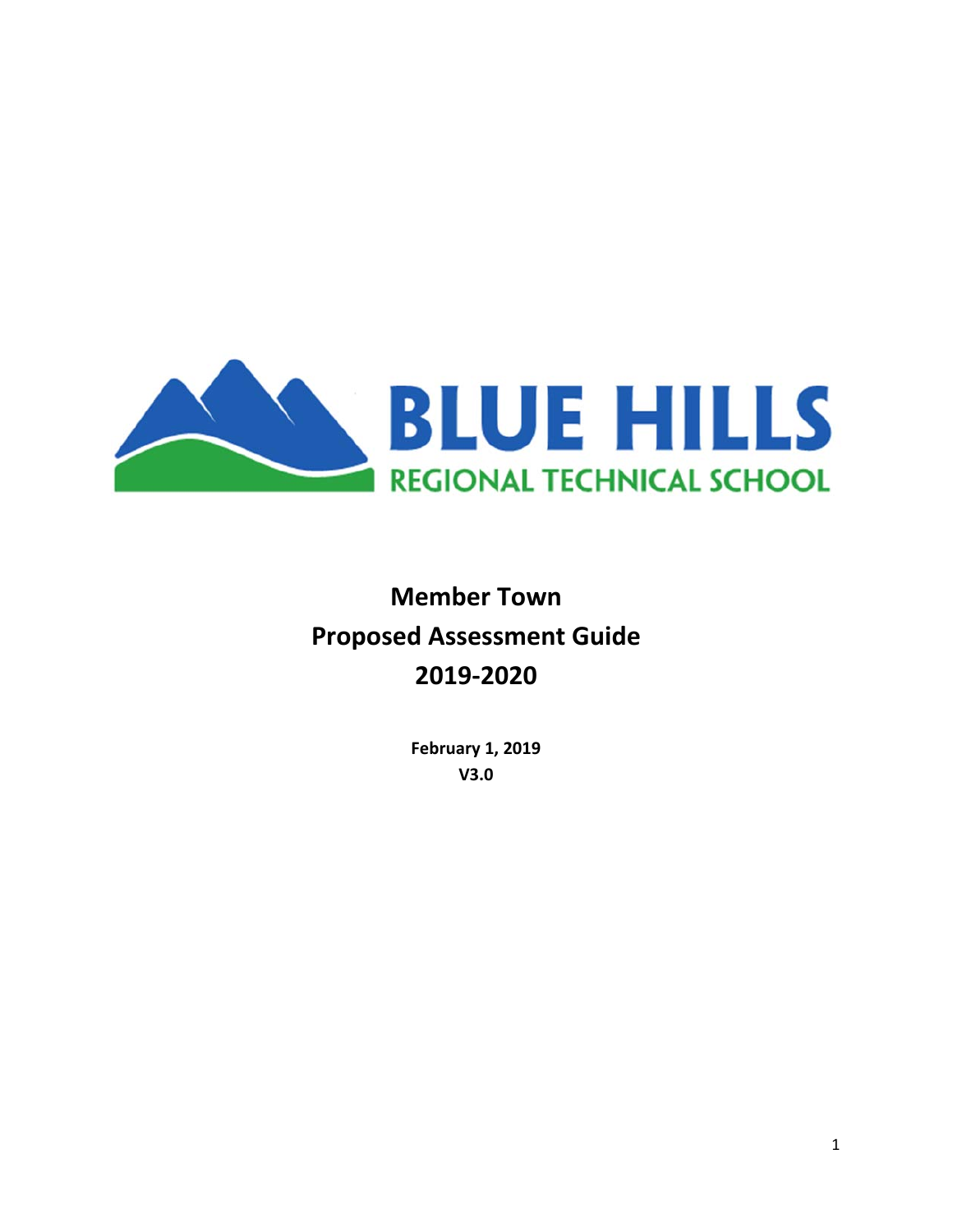## **53rd District School Committee**

| Francis Fistori        | Avon             |                         |
|------------------------|------------------|-------------------------|
| Eric Erskine           | <b>Braintree</b> | <b>Board Secretary</b>  |
| Aidan Maguire, Jr.     | Canton           |                         |
| <b>Thomas Polito</b>   | Dedham           | <b>Board Vice Chair</b> |
| Michael Franzosa       | Holbrook         |                         |
| Matthew O'Malley       | Milton           |                         |
| Kevin Connolly         | Norwood          |                         |
| Marybeth Nearen        | Randolph         | <b>Board Chair</b>      |
| <b>Charles Flahive</b> | Westwood         |                         |
|                        |                  |                         |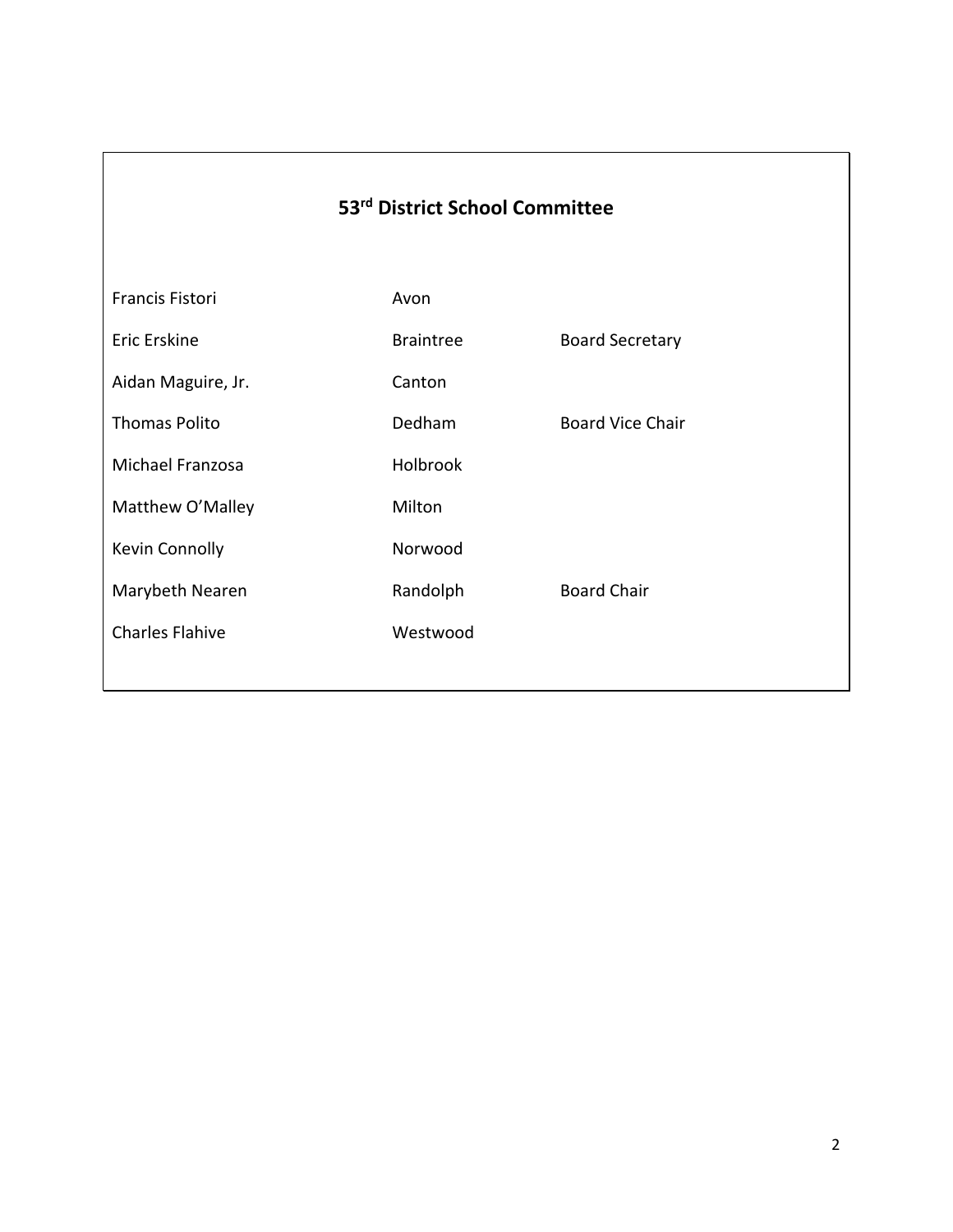

Blue Hills Regional Community Members:

Let's get right to the point. The Blue Hills District School Committee understood that this year our member communities would see sizeable increases in their assessments due to the debt payments associated with the renovation project. In fact, four of the nine communities saw increases of over 15% with one seeing an increase of over 22%. These increases were all anticipated and directly associated to the debt payments associated with the project.

Knowing these increases were coming, the committee took significant action to reduce the impact of the operating budget on each member community's assessment. Budget growth for the 2020 fiscal year was limited to 2.1%. Specifics related to keeping budget growth to a minimum can be found in the district's budget document.

To assist in reducing the impact of the borrowing costs, the district applied \$500,000 of its capital operating budget to reduce the Capital Debt assessments from \$2,096,068 to \$1,596,068 a practice the district hopes to maintain for the next few years.

To keep the assessments from escalating further, the district is applying \$500,000 in Excess & Deficiency funds to reduce the impact of the operating budget on the assessments. The end result of this action is a reduction of \$100,449 in the overall assessment.

Five of the towns that saw double digit increases in assessment percentages also had enrollment increases. The change in enrollment numbers for a town in most cases is the single greatest contributor to the town's rise or fall in its operating budget assessment. Two towns had enrollment decreases and as a result their overall assessments decreased

Last year, the district asked its members to allow for the allocation of \$300,000 of E & D to be moved into a capital stabilization fund to help offset future project‐related expenses, including borrowing costs. The district is asking to allocate another \$200,000 of E & D to a stabilization fund as part of this year's budget approval process.

The assessment numbers in this book are built on the governor's budget numbers and are subject to change. As the district has done in the past five years, should Blue Hills receive additional state funding, the assessments shall be reduced.

If you have any questions regarding the material contained in this guide, please do not hesitate to contact us.

Sincerely,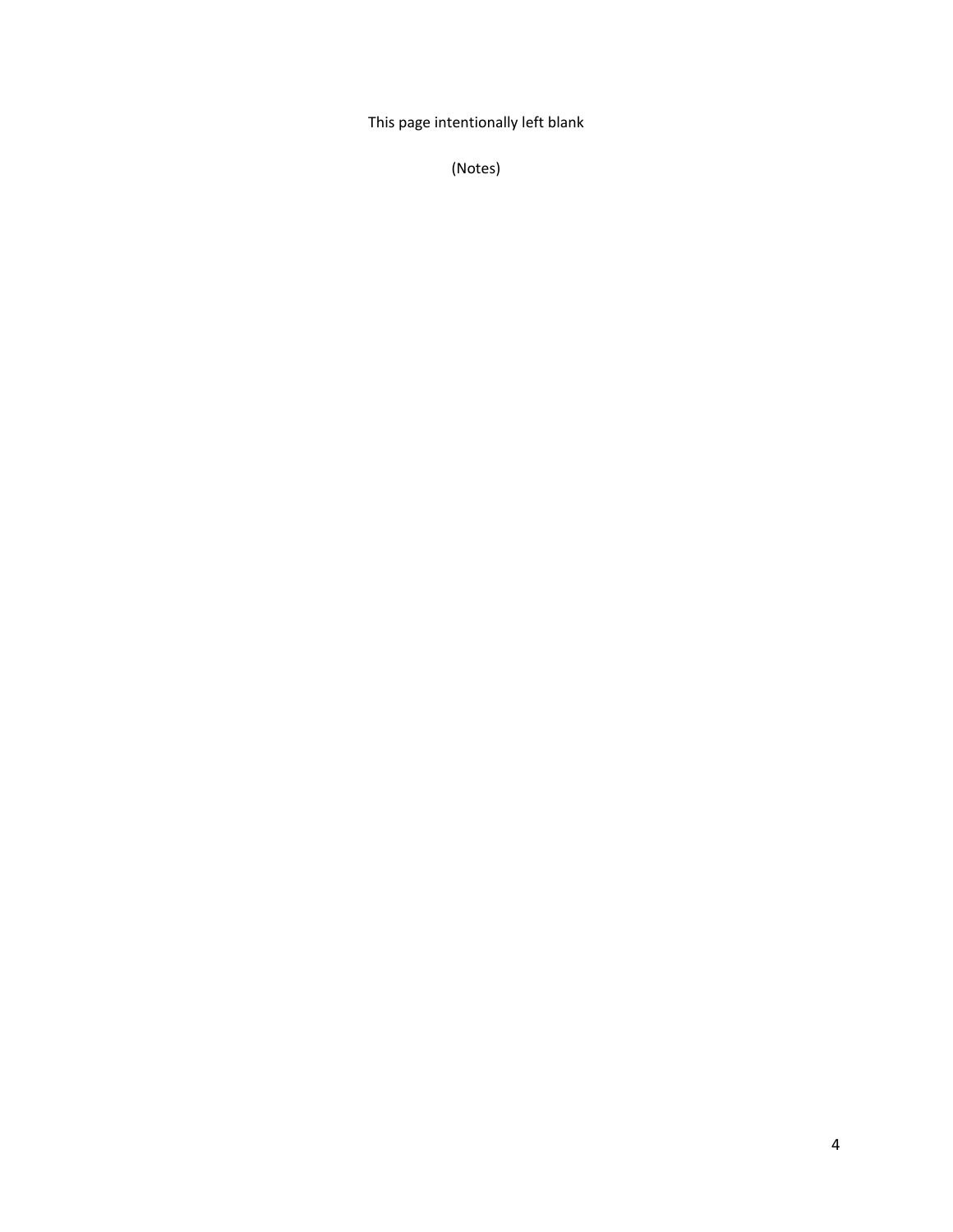## FY19-20 Budget Worksheet

#### **BUDGETED EXPENDITURES**

| Blue Hills Regional Technical High School 2020 Operating Budget | 20,655,212 |  |
|-----------------------------------------------------------------|------------|--|
| Transfer E & D to Stabilization Fund                            | 200,000    |  |
| MSBA Rennovation 2020 Capital Debt Service                      | 2,096,068  |  |

#### **\$ 22,951,280 Total 2020 Operating & Capital Budget, Debt Service, & Stabilization Funding**

#### **REVENUE BY SOURCE**

| <b>State Funding</b>                                             |                           |            |                  |
|------------------------------------------------------------------|---------------------------|------------|------------------|
| Projected Chapter 70 Aid                                         | \$<br>5,180,983           |            |                  |
| <b>Budgeted Transportation Aid</b>                               | \$<br>651,691             |            |                  |
|                                                                  | State Funding Subtotal \$ | 5,832,674  |                  |
| E & D Funding                                                    |                           |            |                  |
| E & D Applied to operating Budget                                | \$<br>500,000             |            |                  |
|                                                                  | E & D Funding Subtotal \$ | 500,000    |                  |
| <b>Regional Member Assessments</b>                               |                           |            |                  |
| <b>Required Contribution</b>                                     | 10,087,206                |            |                  |
| <b>Assessed Contribution</b>                                     | 4,235,332                 |            |                  |
| BH Operating Budget Assessment   \$                              |                           | 14,322,538 |                  |
|                                                                  |                           |            |                  |
| <b>Total Blue Hills Operating Budget Revenue Sources</b>         |                           |            | \$<br>20,655,212 |
|                                                                  |                           |            |                  |
| E & D Funding                                                    |                           |            |                  |
| E & D Applied to Stabilization                                   | \$<br>200,000             |            |                  |
|                                                                  | E & D Funding Subtotal \$ | 200,000    |                  |
| <b>Total Blue Hills Stabilization Fund Revenue Sources</b>       |                           |            | \$<br>200,000    |
|                                                                  |                           |            |                  |
| <b>Capital Debt Service Assessments</b>                          |                           |            |                  |
| Principal                                                        | \$<br>650,000             |            |                  |
| Interest                                                         | \$<br>1,446,068           |            |                  |
| Captial Debit Service Assessment Subtotal \$                     |                           | 2,096,068  |                  |
|                                                                  |                           |            |                  |
| Total Blue Hills Capital Debt Service Assessment Revenue Sources |                           |            | \$<br>2,096,068  |
|                                                                  |                           |            |                  |
| Total Operating and Capital Budget Funding - All Sources \$      |                           |            | 22,951,280       |
|                                                                  |                           |            |                  |
| <b>ADDITIONAL ASSESSMENTS</b>                                    |                           |            |                  |
|                                                                  |                           |            |                  |

#### **Blue Hills Regional - School to Careers Assessment**

\$ 148,389

#### ( 7 Member Town Assessments)

#### **Total Blue Hills Assessment 2020 23,099,669 \$**

| <b>EXPENSE &amp; REVENUE SUMMARY</b>    |    |            |    |            |          |  |  |  |  |
|-----------------------------------------|----|------------|----|------------|----------|--|--|--|--|
|                                         |    | 2019       |    | 2020       | % Change |  |  |  |  |
| <b>Operating Budget</b>                 | \$ | 20,239,948 | \$ | 20,655,212 | 2.1%     |  |  |  |  |
| Debt Service                            | \$ |            | S  | 2,096,068  | 100.0%   |  |  |  |  |
| <b>Stabilization Fund Assessment</b>    | \$ | 300,000    | S  | 200,000    | $-33.3%$ |  |  |  |  |
| Total                                   | S  | 20,239,948 | \$ | 22,951,280 | 13.4%    |  |  |  |  |
| <b>State Funding</b>                    | S  | 5,504,099  | S  | 5,601,147  | 1.8%     |  |  |  |  |
| E & D Funding                           | S  | 312.883    | \$ | 500,000    | 59.8%    |  |  |  |  |
| Chapter 70 Required Contribution        | \$ | 9,802,331  | \$ | 10,011,614 | 2.1%     |  |  |  |  |
| <b>Blue Hills Operating Assessment</b>  | \$ | 4,620,635  | S  | 4,442,451  | $-3.9%$  |  |  |  |  |
| <b>Capital Assessment</b>               | \$ |            | \$ | 2,096,068  | 100.0%   |  |  |  |  |
| E & D Transferred to Stabilization fund | \$ | 300,000    | S  | 200,000    | $-33.3%$ |  |  |  |  |
| Total                                   | S  | 20,239,948 | \$ | 22,851,280 | 12.9%    |  |  |  |  |
| <b>Additional Assessments</b>           | S  | 148.389    | S  | 148.389    | 0.0%     |  |  |  |  |

5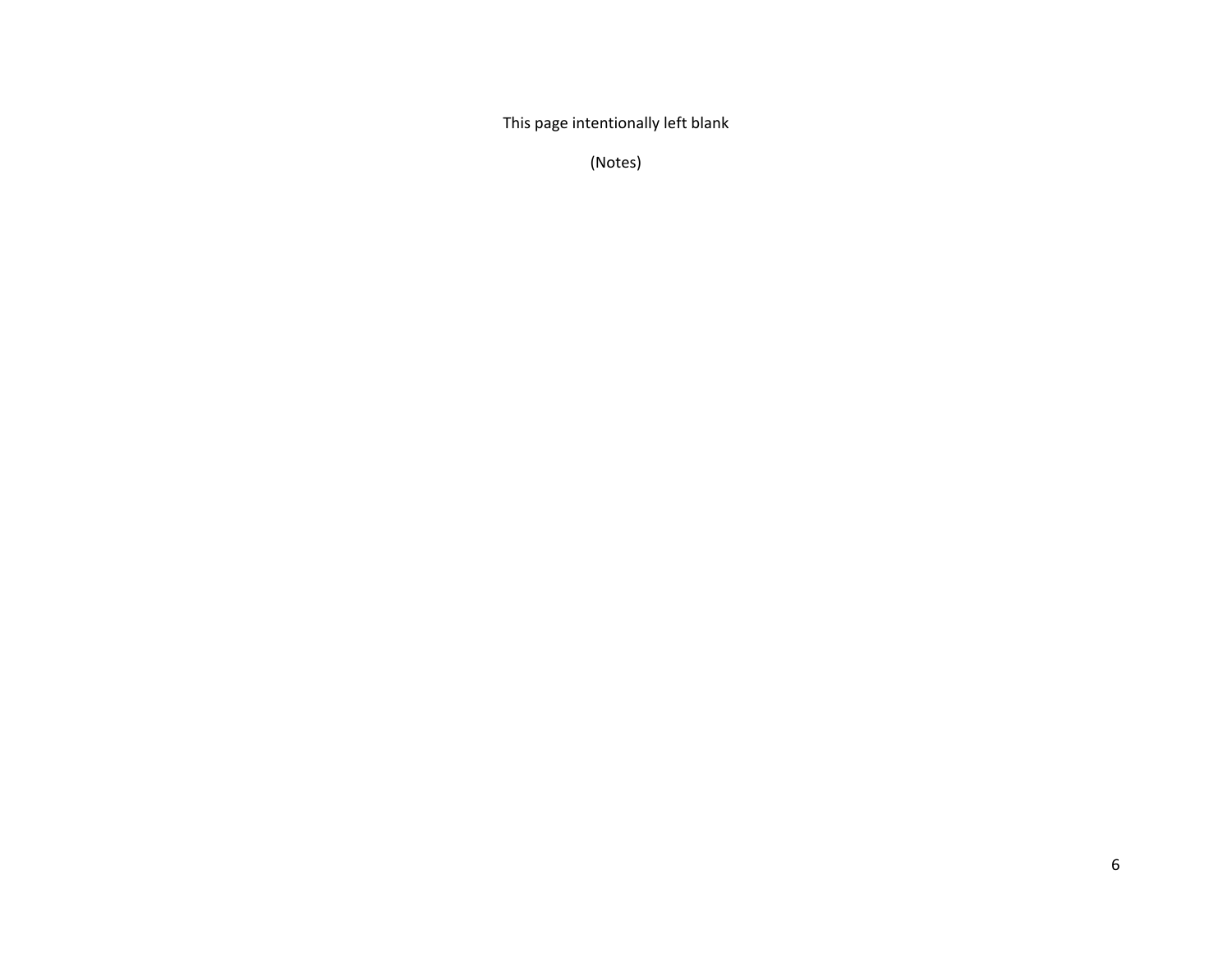| <b>Towns</b>     | 10/1/2017<br><b>Foundation</b><br><b>Enrollment for</b><br>2019 Budget | $%$ of<br>students by<br>town | 10/1/2018<br><b>Foundation</b><br><b>Enrollment</b><br>for 2020<br><b>Budget</b> | % of<br>students<br>by town | students, decrease<br>19 to 20 | change in % increase<br>19 to 20 | <b>FY19 Estimated</b><br>Required<br>Contribution<br>Gov. Budget | <b>BH Operating</b><br>Budget<br><b>Assessment</b> | Rennovation<br>4 Year<br><b>Enrollment %</b> | <b>Renovation</b><br>Assessment | <b>Stabilization</b><br>Assessment | <b>School to</b><br><b>Careers FY19</b><br><b>Assessment</b> | <b>Total</b><br><b>Requested</b><br><b>FY20</b><br>assessment | <b>Total</b><br><b>Requested</b><br><b>FY19</b><br>assessment | Assessmen<br>$Inc.$ /(Decr.) | Percentage<br>Inc/(Decr.) |
|------------------|------------------------------------------------------------------------|-------------------------------|----------------------------------------------------------------------------------|-----------------------------|--------------------------------|----------------------------------|------------------------------------------------------------------|----------------------------------------------------|----------------------------------------------|---------------------------------|------------------------------------|--------------------------------------------------------------|---------------------------------------------------------------|---------------------------------------------------------------|------------------------------|---------------------------|
| Avon             | 58                                                                     | 6.7%                          | 54                                                                               | 6.3%                        | -4                             | $-6.9%$                          | 651,473                                                          | \$264,708                                          | 6.1%                                         | 97,021                          | 0                                  | 14,035                                                       | 1,027,238                                                     | 1,021,805                                                     | 5,432                        | 0.53%                     |
| <b>Braintree</b> | 160                                                                    | 18.5%                         | 138                                                                              | 16.0%                       | $-22$                          | $-13.8%$                         | 1,736,079                                                        | \$676,477                                          | 17.8%                                        | 284,687                         | $\bf{0}$                           | 0                                                            | 2,697,242                                                     | 2,771,756                                                     | (74, 514)                    | $-2.69%$                  |
| Canton           | 61                                                                     | 7.1%                          | 67                                                                               | 7.8%                        | 6                              | 9.8%                             | 976,793                                                          | \$328,434                                          | 7.3%                                         | 116,608                         | 0                                  | 26,571                                                       | <u>1,448,406</u>                                              | ,207,788                                                      | 240,618                      | 19.92%                    |
| <b>Dedham</b>    | 82                                                                     | 9.5%                          | 89                                                                               | 10.3%                       |                                | 8.5%                             | 1,262,639                                                        | \$436,278                                          | 9.4%                                         | 149,404                         | 0                                  | 26,571                                                       | 1,874,892                                                     | 1.601.848                                                     | 273,044                      | 17.05%                    |
| <b>Holbrook</b>  | 123                                                                    | 14.3%                         | 130                                                                              | 15.0%                       |                                | 5.7%                             | 1,198,682                                                        | \$637,261                                          | 15.2%                                        | 241,870                         | 0                                  | 14,035                                                       | 2,091,847                                                     | 1,814,213                                                     | 277,635                      | 15.30%                    |
| <b>Milton</b>    | 48                                                                     | 5.6%                          | 37                                                                               | 4.3%                        | $-11$                          | $-22.9%$                         | 521,792                                                          | \$181,374                                          | 5.2%                                         | 82,445                          | 0                                  | 14,035                                                       | 799,646                                                       | 923,694                                                       | (124, 047)                   | $-13.43%$                 |
| Norwood          | 54                                                                     | 6.3%                          | 62                                                                               | 7.2%                        | 8                              | 14.8%                            | 883,571                                                          | \$303,924                                          | 6.4%                                         | 102,487                         | 0                                  | 26,571                                                       | 1,316,554                                                     | 1,072,243                                                     | 244,311                      | 22.79%                    |
| Randolph         | 270                                                                    | 31.3%                         | 280                                                                              | 32.4%                       | 10 <sup>°</sup>                | 3.7%                             | 2,754,124                                                        | \$1,372,561                                        | 31.8%                                        | 508,337                         | 0                                  | 26,571                                                       | 4,661,593                                                     | 4,022,450                                                     | 639, 143                     | 15.89%                    |
| Westwood         |                                                                        | 0.8%                          |                                                                                  | 0.8%                        | $\Omega$                       | 0.0%                             | 102,053                                                          | \$34,314                                           | 0.8%                                         | 13,209                          |                                    | 0                                                            | 149,576                                                       | 135,579                                                       | 13,997                       | 10.32%                    |
| Totals           | 863                                                                    | 100.0%                        | 864                                                                              | 100.0%                      |                                | 0.1%                             | \$10,087,206 \$4,235,332                                         |                                                    | 100%                                         | 1,596,068                       | 0                                  | \$148,389                                                    |                                                               | 16,066,995 \$14,571,375                                       | \$1,495,620                  | 10.26%                    |

### Blue Hills FY19 - 20 Municipal Assessments

## **Summary Charts**

|                              | 2019<br>2020           |         | 2020 Assessment Summary            |                  | Change in  | Change in  | Change in  |
|------------------------------|------------------------|---------|------------------------------------|------------------|------------|------------|------------|
|                              | Operating              |         | 20,655,212 Operating Budget        |                  | Operating  | Renovation | Total      |
| <b>Operating Budget</b>      | 20,539,968 20,655,212  | 0.6%    | (5,180,983) Chpt. 70               | Town             | Assessment | Assessment | Assessment |
| <b>Required Contribution</b> | 9,802,331 10,087,206   | 2.9%    | (651,691) Transportation           |                  |            |            |            |
| Assessed Contribution        | 4,020,655<br>4,235,332 | 5.3%    | (500,000) Applied E & D Offset     | Avon             | -91,589    | 97.021     | 5,432      |
| Chapter 70 Aid               | 4,852,408<br>5,180,983 | 6.8%    | 14,322,538 Operating Assessment    | <b>Braintree</b> | $-359,201$ | 284,687    | $-74,514$  |
| <b>Transportation Aid</b>    | 651,691<br>651,691     | $0.0\%$ | 2,096,068 Debt Service             | Canton           | 124,010    | 116,608    | 240,618    |
| Applied E & D                | 312,558<br>500,000     | 60.0%   | (500,000) Budget Offset            | Dedham           | 123,640    | 149.404    | 273,044    |
|                              | <b>Debt Service</b>    |         | 1.596.068 Rennovation Assessment   | <b>Holbrook</b>  | 35,765     | 241,870    | 277,635    |
| Debt Assessment              | 2,096,068              |         | 200,000 Stabilization Assessment   | Milton           | $-206,492$ | 82,445     | $-124,047$ |
| <b>Budget Funds applied</b>  | (500,000)              |         | $-$ \$200,000 Applied E & D Offset | Norwood          | 141.824    | 102,487    | 244,311    |
| Assessed Debt                | 1,596,068              |         | <b>0</b> Stabilization Assessment  | Randolph         | 130,806    | 508,337    | 639,143    |
|                              | <b>Stabilization</b>   |         | 148,389 STC Assessment             | Westwood         | 788        | 13,209     | 13,997     |
| Stabilization Assmt.         | 200,000<br>300,000     |         | 16,066,995 Total Assessment        | Total            | $-100.449$ | 1,596,068  | 1,495,619  |
| Applied E & D                | 200,000<br>300,000     |         |                                    |                  |            |            |            |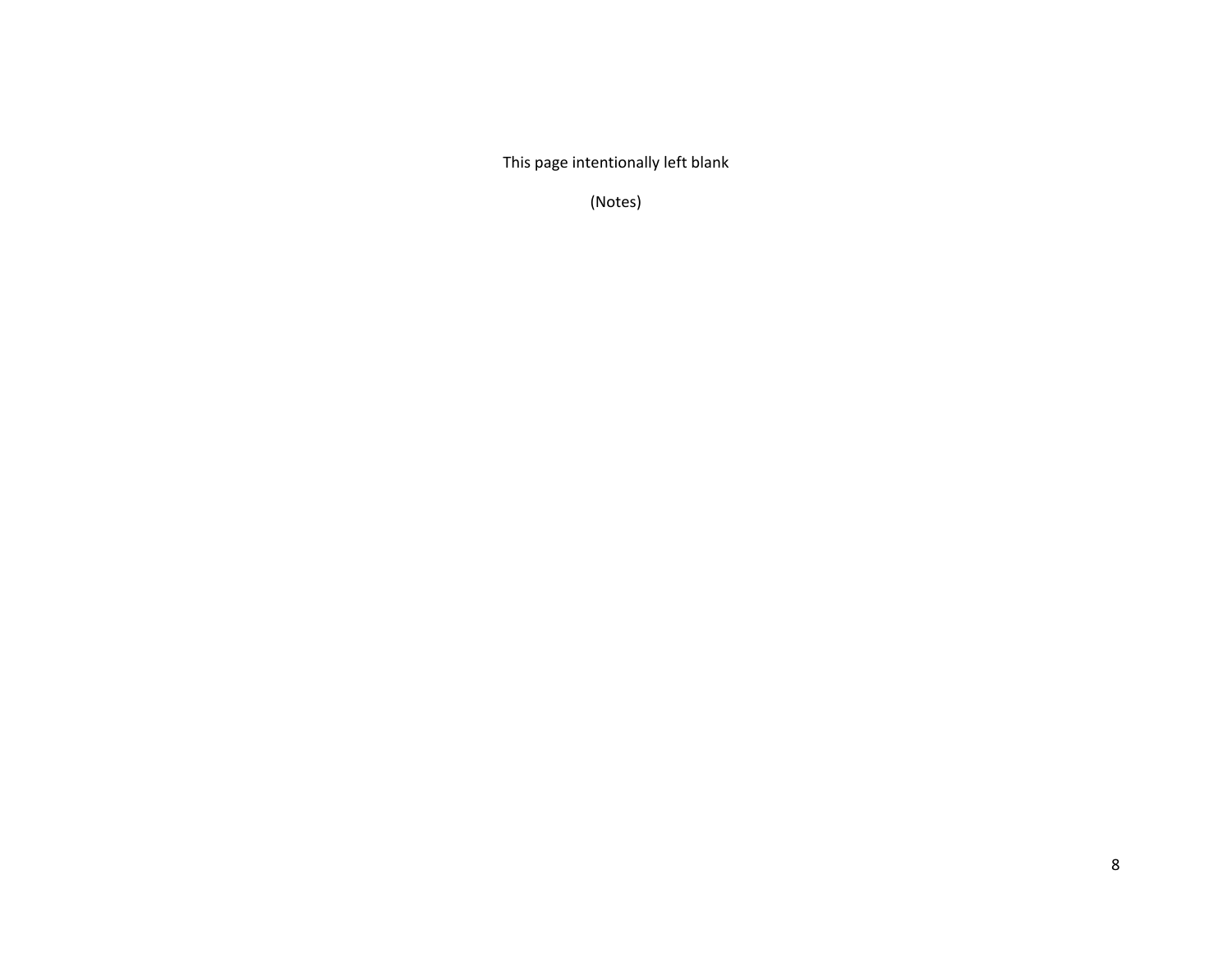## **2020 Assessment Rationale**

#### **The following five items are key factors in calculating the 2020 assessment for each town**

- *I. MSBA renovation project debt service*
- *II. Enrollment changes at Blue Hills*
- *III. Changes in the school's operating budget*
- *IV. Excess and deficiency fund allocation*
- *V. Foundation budget and minimum required contribution calculations*

#### *I. MSBA Renovation Project Debt Service*

The MSBA renovation project is the number one factor in determining this year's assessment increase for 2020. As of the end of January the district will have secured 30‐year bonds in the amount of \$37,000,000 to fund the district's estimated project cost of \$41,000,000. The principal and interest payments associated with this borrowing are included in the 2020 assessment and shown on the chart on page 7 and below. The district anticipates borrowing another 7 million to 10 million dollars in short-term bond anticipation notes (BANS) to close out the project. The final borrowing and repayment of the BANS is anticipated to occur in late calendar year 2021 or early 2022 once the MSBA has made its final project payment to the district.

| <b>3 Tear Debt Scriedale Tor Existing Dorlas</b> |           |         |     |                 |    |           |       |  |  |  |
|--------------------------------------------------|-----------|---------|-----|-----------------|----|-----------|-------|--|--|--|
| Year                                             | Principal |         |     | <b>Interest</b> |    |           | Total |  |  |  |
| <b>FY 2020</b>                                   | Ś         | 650,000 | ۱Ś  | $1,446,068$ \$  |    | 2,096,068 |       |  |  |  |
| <b>FY 2021</b>                                   | Ś         | 660,000 | ۱Ś. | $1,434,706$ \$  |    | 2,094,706 |       |  |  |  |
| <b>FY 2022</b>                                   | Ś         | 695,000 | -Ś  | 1,401,207       | -Ś | 2,096,207 |       |  |  |  |

3‐Year Debt Schedule for Existing Bonds

The district's operating budget has allocated \$500,000 of its annual budget request to offset the first \$500,000 in debt payments. The enrollment information on page 10 provides an indicator as to the percent of the debt payments each town will be assessed in future years.

The per-pupil cost of the project assessment based on the four-year average is \$1,822, while each individual town's actual assessed average may vary, depending on whether the actual enrollment was above or below the 4‐year average.

#### *II. Enrollment Changes At Blue Hills*

A town's percentage of the total enrollment at Blue Hills is the single largest determinant of the size of a town's annual assessment request from Blue Hills.

Enrollment for 2019 remained level with the 2018 enrollment. However, three towns experienced declining enrollment and assessments, most notably Braintree ‐13% and Milton ‐14%. Three towns had sizeable increases in enrollment with Canton, Dedham, and Norwood all seeing increases greater than 5%. These three towns also had the greatest percentage increase in assessment. While Holbrook had increased enrollment its per‐pupil Chapter 70 required contribution dropped significantly mitigating their overall assessment increase.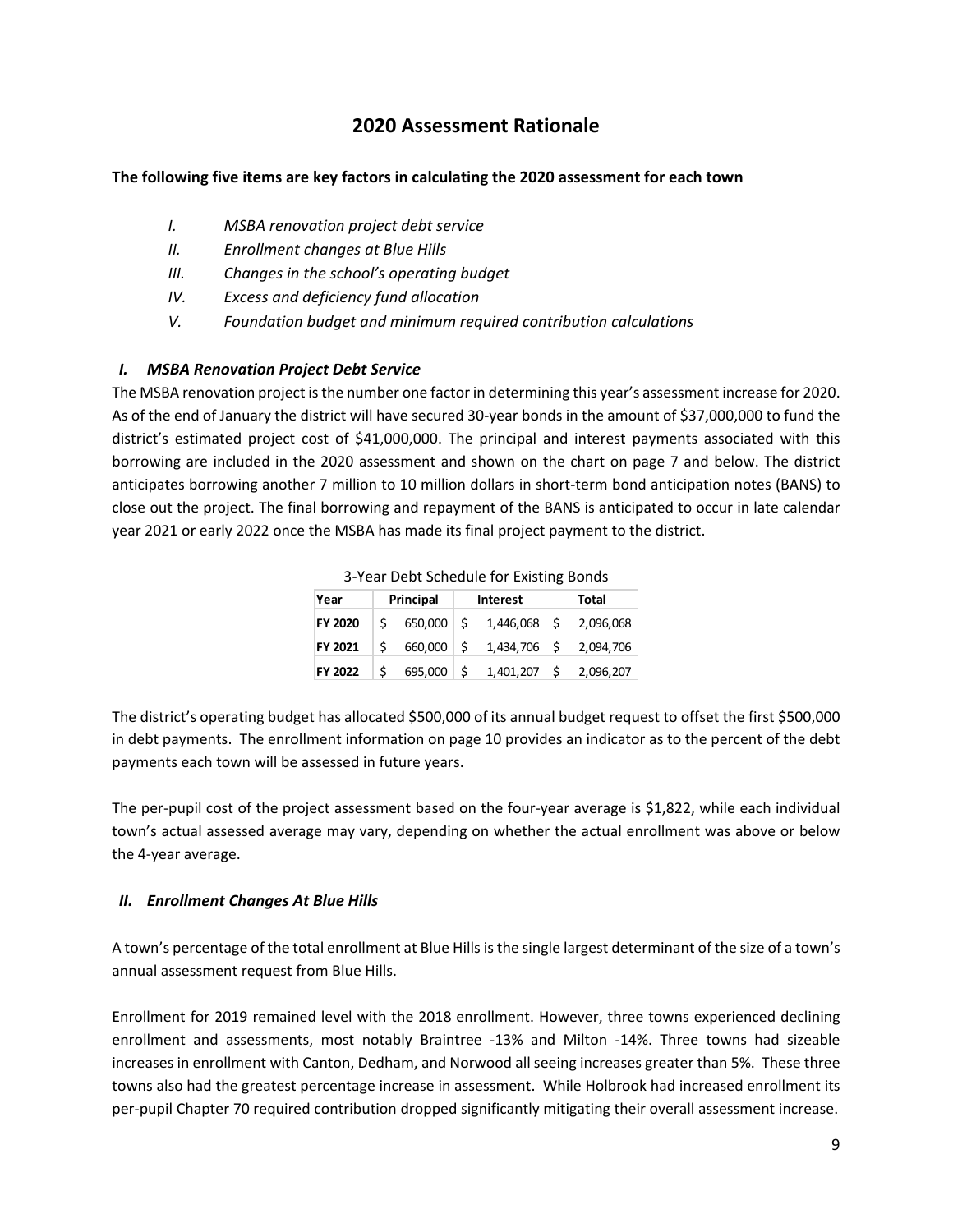|                  | 10/1/2018  | 10/1/2017  | 10/1/2016      | 10/1/2015  | 10/1/2014  |
|------------------|------------|------------|----------------|------------|------------|
|                  | Enrollment | Enrollment | Enrollment for | Enrollment | Enrollment |
|                  | for FY 20  | for FY 18  | <b>FY 18</b>   | for FY 17  | for FY 16  |
| Avon             | 54         | 58         | 52             | 49         | 51         |
| <b>Braintree</b> | 138        | 160        | 163            | 164        | 159        |
| Canton           | 67         | 61         | 62             | 66         | 63         |
| Dedham           | 89         | 82         | 77             | 80         | 79         |
| <b>Holbrook</b>  | 130        | 123        | 129            | 149        | 150        |
| Milton           | 37         | 48         | 45             | 51         | 52         |
| Norwood          | 62         | 54         | 56             | 53         | 50         |
| Randolph         | 280        | 270        | 289            | 277        | 257        |
| Westwood         |            |            | 8              | 7          | 9          |
|                  | 864        | 863        | 881            | 896        | 870        |

Year to Year Enrollment

| <b>Fiscal Years</b> |        | 2016 to 2019 2015 to 2018 | 2014 to 2017 | 2013 to 2016 |
|---------------------|--------|---------------------------|--------------|--------------|
| Avon                | 53.25  | 52.50                     | 49.25        | 46.75        |
| <b>Braintree</b>    | 156.25 | 161.50                    | 157.50       | 151.75       |
| Canton              | 64.00  | 63.00                     | 63.75        | 63.75        |
| Dedham              | 82.00  | 79.50                     | 78.75        | 73.50        |
| Holbrook            | 132.75 | 137.75                    | 140.50       | 141.50       |
| Milton              | 45.25  | 49.00                     | 49.50        | 50.50        |
| Norwood             | 56.25  | 53.25                     | 55.50        | 58.00        |
| Randolph            | 279.00 | 273.25                    | 274.25       | 271.00       |
| Westwood            | 7.25   | 7.75                      | 7.50         | 7.00         |
|                     | 876.00 | 877.50                    | 876.50       | 863.75       |

Four Year Average Enrollment Trends

#### Four Year Enrollment Percent Trends

| <b>Fiscal Years</b> |        | 2016 to 2019 2015 to 2018 | 2014 to 2017 | 2013 to 2016 |
|---------------------|--------|---------------------------|--------------|--------------|
| Avon                | 6.08%  | 5.99%                     | 5.62%        | 5.41%        |
| <b>Braintree</b>    | 17.84% | 18.43%                    | 17.97%       | 17.57%       |
| Canton              | 7.31%  | 7.19%                     | 7.27%        | 7.38%        |
| Dedham              | 9.36%  | 9.07%                     | 8.98%        | 8.51%        |
| Holbrook            | 15.15% | 15.72%                    | 16.03%       | 16.38%       |
| Milton              | 5.17%  | 5.59%                     | 5.65%        | 5.85%        |
| Norwood             | 6.42%  | 6.08%                     | 6.33%        | 6.71%        |
| Randolph            | 31.85% | 31.18%                    | 31.29%       | 31.37%       |
| Westwood            | 0.83%  | 0.88%                     | 0.86%        | 0.81%        |

**Additional historic enrollment and assessment data can be found on pages 13 through 16.**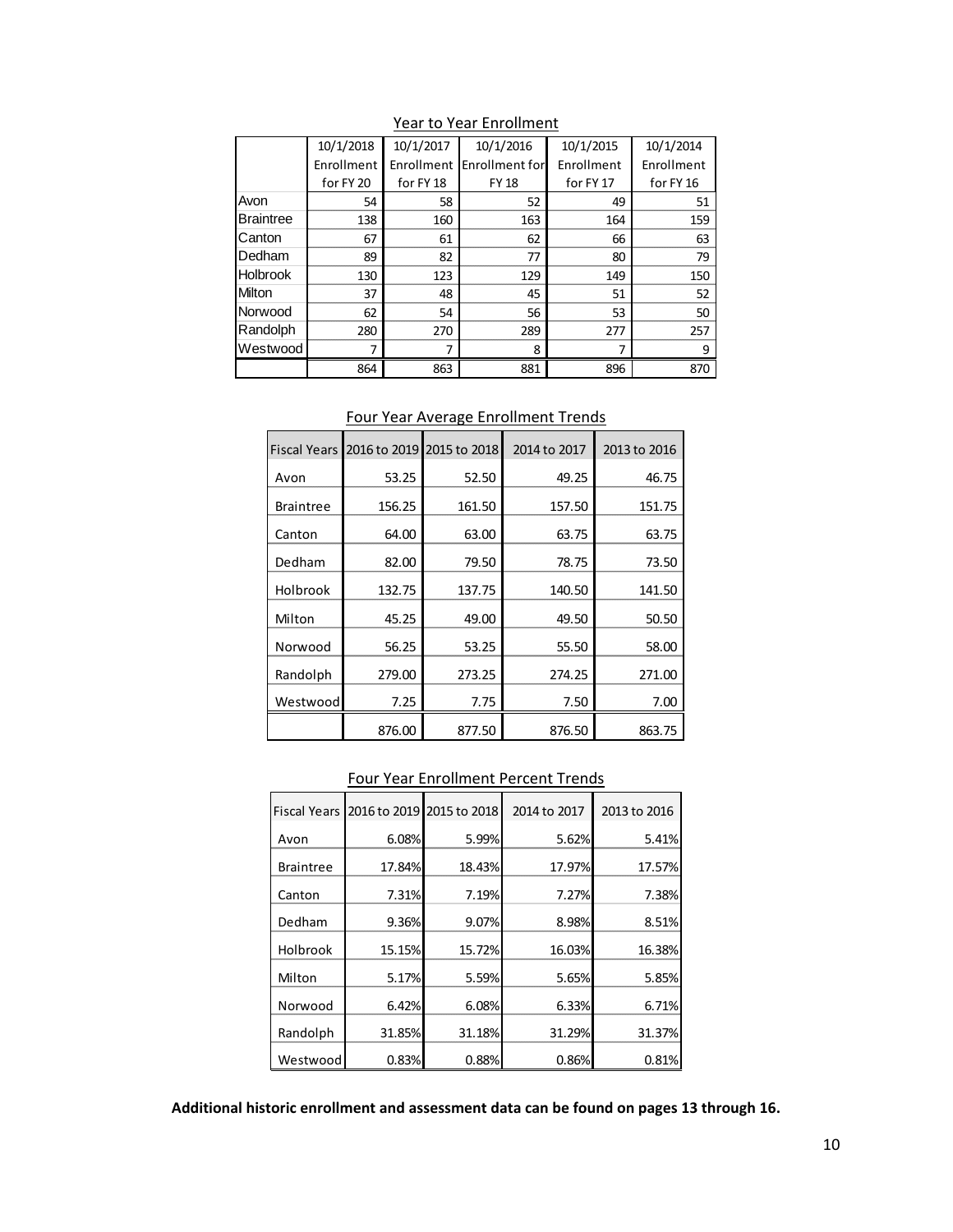#### *III. Changes in the School's Operating Budget*

After enrollment, changes in the Blue Hill's operating budget will have the second greatest impact on the growth of each member community's assessment. For fiscal year 2020, Blue Hills is requesting a 2.1% increase (\$425,264) in its operating budget, which is the smallest increase in recent history. The district will be using \$500,000 of its operating budget, capital budget lines to reduce the impact of debt payments for member towns in 2020.

The development of the 2020 budget began three years ago, when the district first anticipated an approved MSBA renovation project was on the horizon. Knowing the cost to the member towns would be significant, especially when the first year bond payments became due, the district took a number of actions. One action associated with this initiative was the negotiation of a 1% salary increase for all staff in 2020. Another was accelerated purchases of vocational program equipment for a 2‐year period in order to keep equipment needs minimal in 2020. In 2018, the district has entered into solar power net meter credit agreementsthat eliminated the need for budgeting increased electricity costs related to the operation of a modernized facility. Finally, in developing the 2020 budget the district worked with its transportation contractor to eliminate \$90,000 in transportation cost.

### *IV. Excess and Deficiency Fund Allocation*

**Excess and Deficiency Fund** (E & D): A regional school district is allowed to have in its treasury a balance at year's end not to exceed 5% of the following year's budget. Any funds in excess of the 5% threshold must be used to offset the following year's municipal assessments. A regional district may at any time allocate all of or portions of its E & D funds in building its operating budget (603 CMR 41.00: M.G.L. c. 69, §1B; c. 71, §14B and §16D; c. 150E, §1).

As shown by the chart by the solid blue lines, the district was required to apply significant excess E & D to the annual assessments in FY14 and FY15. The accumulation and use of excess E & D to reduce annual assessments is unwise as this use has the greatest likelihood of causing dramatic swings in assessments not related to



enrollment or budget growth. The accumulation of excess E & D is also an indicator that the district is over assessing its member towns by creating inflated budgets.

By FY17 the district had weaned itself of the use of excess E & D and began applying smaller sustainable amounts to reduce the assessment year-to-year. In FY18, the district used an additional \$681,157 of E & D to fund one‐time expenses related to the renovation project. In FY19 the district put \$300,000 of E & D into a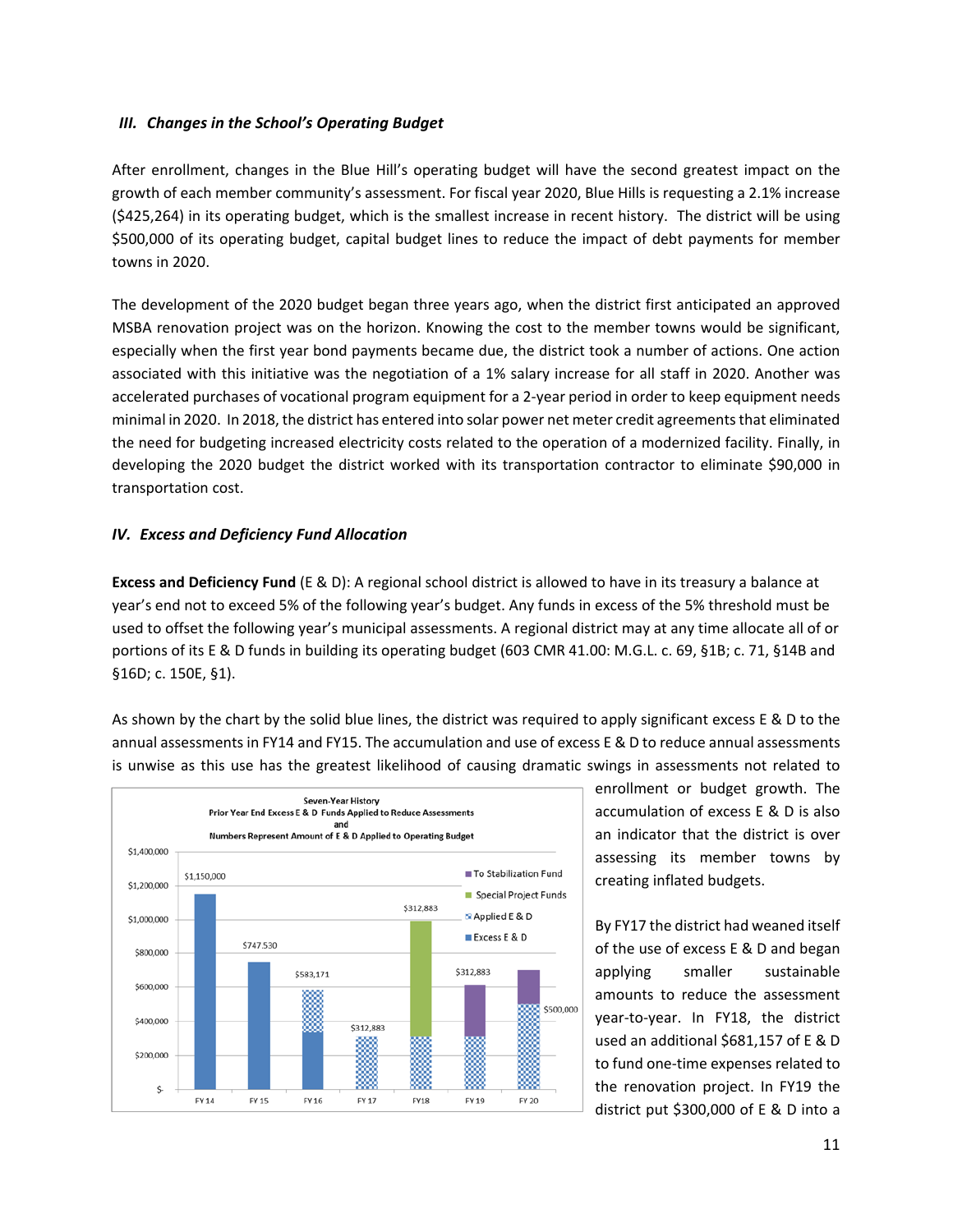stabilization fund to help reduce assessment spikes related to the renovation projects debt payments or E & D budget supports.

In the 2020 budget, the district has increased the amount of E & D applied to the budget by \$187,117 to reduce the overall impact of the budget increase. If the \$500,000 of E & D applied in FY20 is not available in FY21 the district may opt to use the stabilization fund to minimize the impact in FY 21 and beyond.

#### *V. Foundation Budget and Minimum Required Contribution Calculations*

The assessment that Blue Hills requests from its member towns is made of two major components. The first is the Chapter 70 required contribution. This number is calculated by the state and comprises anywhere from 65% to 75% of the assessment requested by Blue Hills. The chart below shows the percent of the total assessment that the required contribution has been for each of the member communities for the past four years, 2020 inclusive.

|                  | 2020 | 2019 | 2018 | 2017 |
|------------------|------|------|------|------|
| Avon             | 71%  | 69%  | 72%  | 72%  |
| <b>Braintree</b> | 72%  | 69%  | 71%  | 71%  |
| Canton           | 75%  | 72%  | 74%  | 74%  |
| Dedham           | 74%  | 72%  | 74%  | 74%  |
| Holbrook         | 65%  | 63%  | 66%  | 66%  |
| Milton           | 74%  | 72%  | 74%  | 74%  |
| Norwood          | 74%  | 72%  | 74%  | 74%  |
| Randolph         | 67%  | 64%  | 66%  | 66%  |
| Westwood         | 75%  | 72%  | 74%  | 74%  |

Percent of Assessment Determined by State Chapter 70 Formula

Several factors indirectly affect the state's calculation of the required contribution for a member community. One major item is changes in the values used for each member town's Chapter 70 Aid calculation. This includes the foundation budget calculation, the town's equalized valuation, and the required local contribution.

A final way to measure the impact of changes in a municipality's required contribution is shown on the chart on page 15. The Blue Hills share of each members per‐pupil cost is equal for all members; the real changes come in the required contribution.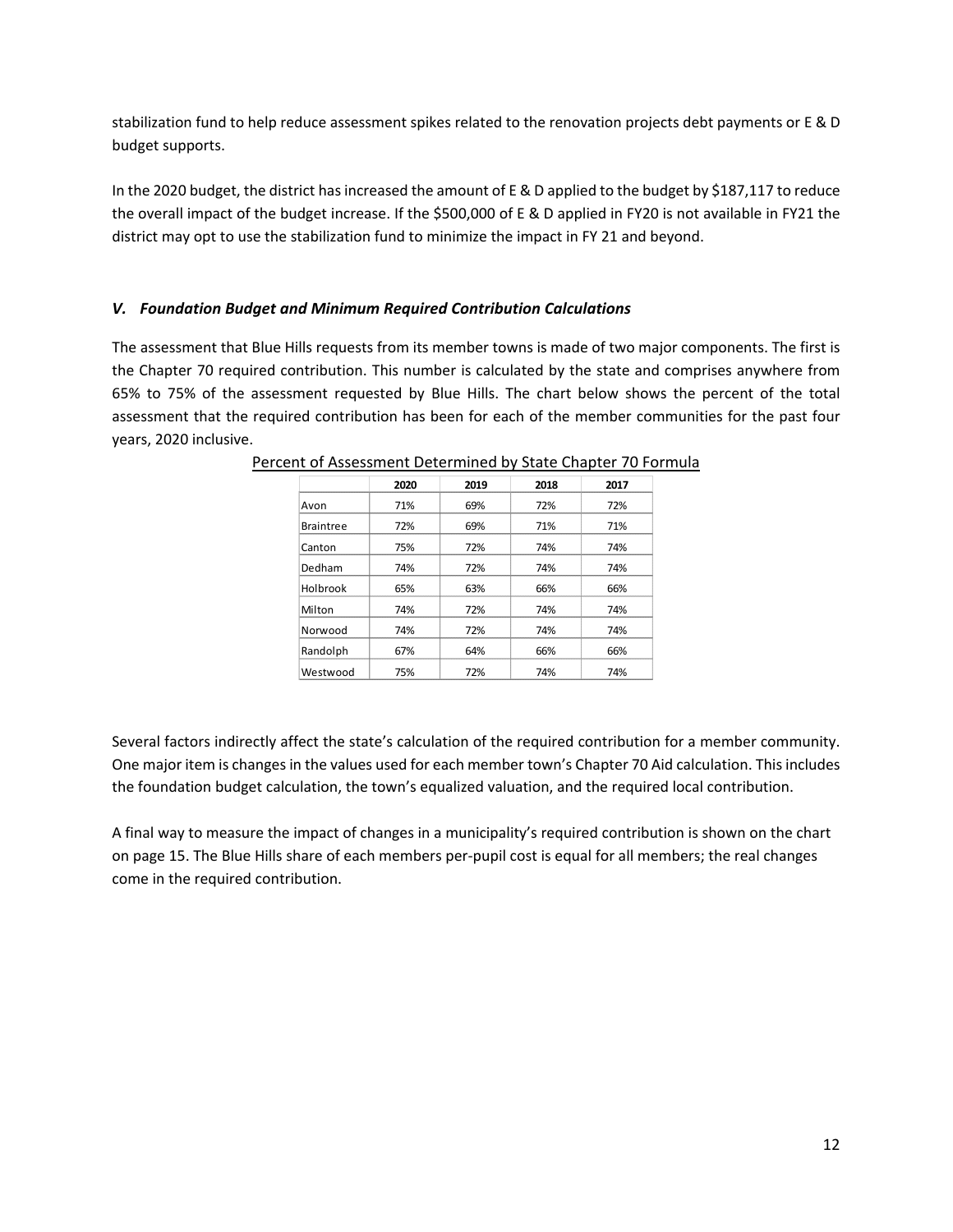## Assessment History

|                  | Proposed<br>FY 20 | <b>FY 19</b> | <b>FY 18</b> | <b>FY 17</b> | <b>FY 16</b> | <b>FY 15</b> | <b>FY 14</b> | <b>FY 13</b> |
|------------------|-------------------|--------------|--------------|--------------|--------------|--------------|--------------|--------------|
| Avon             | 1,027,238         | 1,021,805    | 908,126      | 808,434      | 883,308      | 800,023      | 708,548      | 570,722      |
| <b>Braintree</b> | 2,697,242         | 2,771,756    | 2,665,281    | 2,528,117    | 2,461,467    | 2,143,378    | 2,130,748    | 1,801,174    |
| Canton           | 1,448,406         | 1,207,788    | 1,160,586    | 1,180,767    | 1,117,954    | 1,098,642    | 1,059,042    | 1,173,074    |
| <b>Dedham</b>    | 1,874,892         | 1,601,848    | 1,444,942    | 1,438,848    | 1,456,857    | 1,410,353    | 973,390      | 910,376      |
| <b>Holbrook</b>  | 2,091,847         | 1,814,213    | 1,830,869    | 1,949,978    | 1,957,160    | 1,695,568    | 1,727,408    | 1,691,174    |
| <b>Milton</b>    | 799,646           | 923,694      | 828,132      | 902,313      | 912,182      | 855,492      | 842,454      | 790,275      |
| <b>Norwood</b>   | 1,316,554         | 1,072,243    | 1,058,809    | 958,130      | 917,496      | 1,118,435    | 1,134,802    | 1,210,598    |
| Randolph         | 4,661,593         | 4,022,450    | 4,069,998    | 3,676,333    | 3,417,307    | 3,506,777    | 3,546,167    | 3,897,390    |
| Westwood         | 149,576           | 135,579      | 147,373      | 122,800      | 158,075      | 105,640      | 101,646      | 49,358       |
|                  | 16,066,995        | 14,571,375   | 14, 114, 116 | 13,565,720   | 13,281,806   | 12,734,308   | 12,224,205   | 12,094,141   |

## Dollar Change in Year‐to‐Year Assessments

|                  | Proposed<br><b>FY 20</b> | <b>FY 19</b> | <b>FY 18</b> | <b>FY 17</b>  | <b>FY 16</b> | <b>FY 15</b> | <b>FY 14</b> | 7 year net<br>change |  |
|------------------|--------------------------|--------------|--------------|---------------|--------------|--------------|--------------|----------------------|--|
| Avon             | 5,432                    | 113,679      | 99,692       | (74, 874)     | 83,285       | 91,475       | 137,826      | 456,516              |  |
| <b>Braintree</b> | (74,514)                 | 106,475      | 137,164      | 66,650        | 318,089      | 12,630       | 329,574      | 896,068              |  |
| Canton           | 240,618                  | 47,202       | (20, 181)    | 62,813        | 19,312       | 39,600       | (114, 032)   | 275,332              |  |
| <b>Dedham</b>    | 273.044                  | 156,906      | 6.094        | (18,009)      | 46,504       | 436,963      | 63,014       | 964,516              |  |
| <b>Holbrook</b>  | 277,635                  | (16, 656)    | (119, 109)   | (7, 182)      | 261,592      | (31, 840)    | 36,234       | 400,673              |  |
| <b>Milton</b>    | (124, 047)               | 95,562       | (74,181)     | (9,869)       | 56,690       | 13,038       | 52,179       | 9,371                |  |
| <b>Norwood</b>   | 244,311                  | 13,434       | 100,679      | 40,634        | (200,939)    | (16, 367)    | (75, 796)    | 105,956              |  |
| Randolph         | 639,143                  | (47, 548)    | 393,665      | 259,026       | (89, 470)    | (39, 390)    | (351,223)    | 764,203              |  |
| Westwood         | 13,997                   | (11, 794)    | 24,573       | (35, 275)     | 52,435       | 3,994        | 52,288       | 100,218              |  |
|                  | 1,495,620                | 457,259      | 548,396      | \$<br>283,914 | 547,498      | 510,103      | Ś<br>130,064 | 3,972,854<br>S       |  |

### Percent Change in Year‐to‐Year Assessments

|                  | Proposed<br><b>FY 20</b> | FY 19   | <b>FY 18</b> | FY 17    | FY 16                            | <b>FY 15</b> | <b>FY 14</b> | 7 year net<br>change |
|------------------|--------------------------|---------|--------------|----------|----------------------------------|--------------|--------------|----------------------|
| Avon             | 0.5%                     | 12.5%   | 12.3%        | $-8.5%$  | 10.4%                            | 12.9%        | 24.1%        | 80.0%                |
| <b>Braintree</b> | $-2.7%$                  | 4.0%    | 5.4%         | 2.7%     | 14.8%                            | $\mathbf{0}$ | 18.3%        | 49.7%                |
| Canton           | 19.9%                    | 4.1%    | $-1.7%$      | 5.6%     | $\Omega$                         | 0            | $-9.7%$      | 23.5%                |
| <b>Dedham</b>    | 17.0%                    | 10.9%   | 0.4%         | $-1.2%$  | 3.3%                             | 44.9%        | 6.9%         | 105.9%               |
| <b>Holbrook</b>  | 15.3%                    | $-0.9%$ | $-6.1%$      | $-0.4%$  | 15.4%                            | $-1.8%$      | 2.1%         | 23.7%                |
| <b>Milton</b>    | $-13.4%$                 | 11.5%   | $-8.2%$      | $-1.1%$  | 6.6%                             | 1.5%         | 6.6%         | 1.2%                 |
| <b>Norwood</b>   | 22.8%                    | 1.3%    | 10.5%        | 4.4%     | $-18.0\%$                        | $-1.4%$      | $-6.3%$      | 8.8%                 |
| <b>Randolph</b>  | 15.9%                    | $-1.2%$ | 10.7%        | 7.6%     | $-2.6%$                          | $-1.1%$      | $-9.0%$      | 19.6%                |
| Westwood         | 10.3%                    | $-8.0%$ | 20.0%        | $-22.3%$ | 49.6%                            | 3.9%         | 105.9%       | 203.0%               |
|                  |                          |         |              |          | <b>Seven-Year Average Change</b> |              | 4.8%         | 34%                  |

The green boxes represent years where the \$ or % amounts increased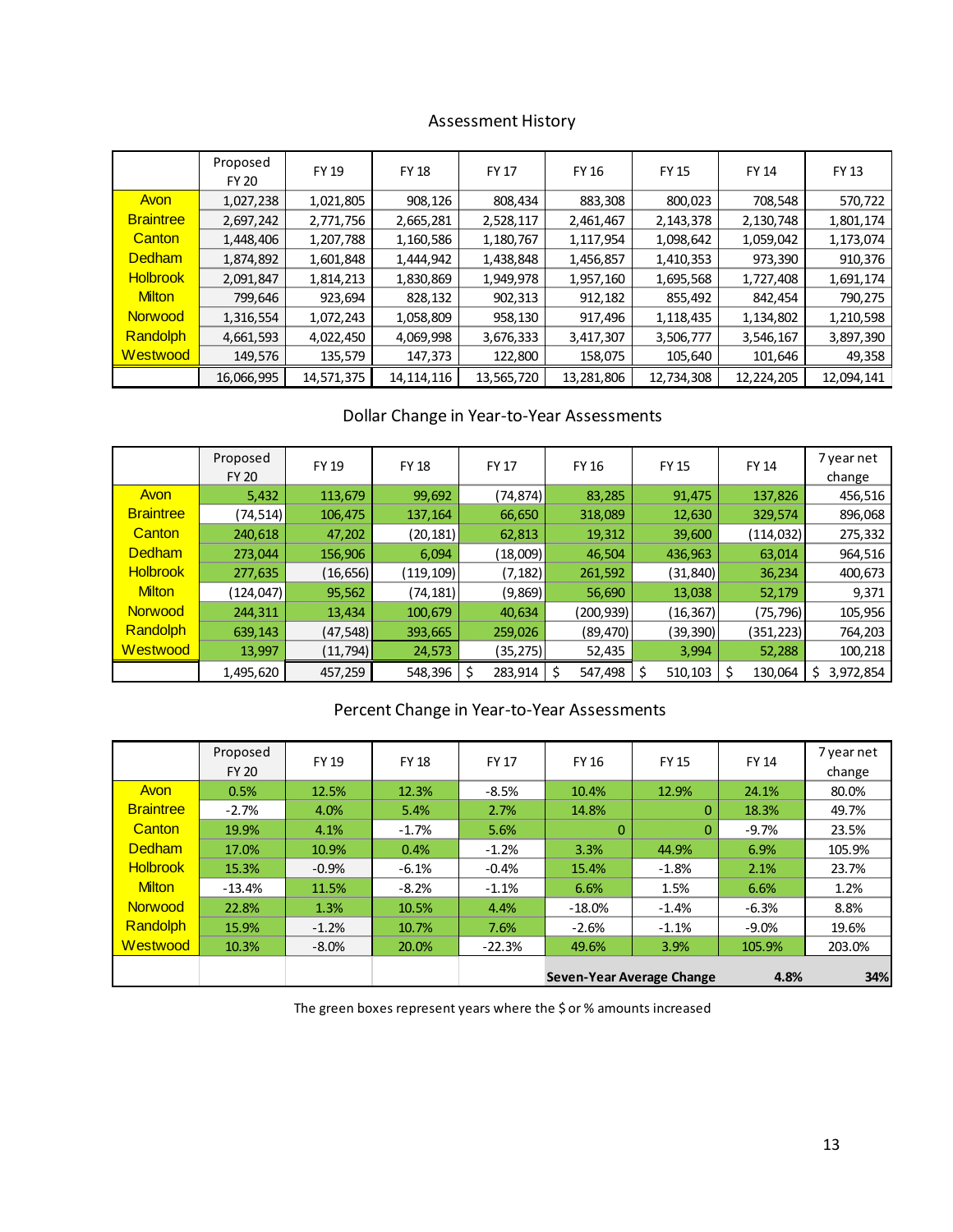|                  | Change |                | % Change  |         | Change      | % Change  | Change |              | % Change  |  |
|------------------|--------|----------------|-----------|---------|-------------|-----------|--------|--------------|-----------|--|
|                  |        | over Last      | over Last |         | over Last   | over Last |        | over Last    | over Last |  |
|                  |        | 3 Years        | 3 Years   |         | 5 Years     | 5 Years   |        | 7 Years      | 7 Years   |  |
| Avon             |        |                |           |         |             |           |        |              |           |  |
| Enrollment       |        | $\overline{2}$ | 4%        |         | 3           | 6%        |        | 12           | 29%       |  |
| Assessment       | \$     | 218,804        | 24%       | \$      | 227,215     | 26%       | \$     | 456,516      | 80%       |  |
| <b>Braintree</b> |        |                |           |         |             |           |        |              |           |  |
| Enrollment       |        | (25)           | $-15%$    |         | (21)        | $-13%$    |        | (2)          | $-1%$     |  |
| Assessment       | \$     | 169,125        | 6%        | \$      | 553,864     | 23%       | \$     | 896,068      | 50%       |  |
| Canton           |        |                |           |         |             |           |        |              |           |  |
| Enrollment       |        | 5              | 8%        |         | 4           | 6%        |        | 5            | 8%        |  |
| Assessment       | \$     | 267,639        | 23%       | $\zeta$ | 349,764     | 31%       | \$     | 275,332      | 23%       |  |
| <b>Dedham</b>    |        |                |           |         |             |           |        |              |           |  |
| Enrollment       |        | 12             | 16%       |         | 10          | 13%       |        | 33           | 59%       |  |
| Assessment       | \$     | 436,044        | 30%       | \$      | 464,539     | 32%       | \$     | 964,516      | 106%      |  |
| <b>Holbrook</b>  |        |                |           |         |             |           |        |              |           |  |
| Enrollment       |        | 1              | 1%        |         | (20)        | $-13%$    |        | (3)          | $-2%$     |  |
| Assessment       | \$     | 141,869        | 8%        | \$      | 396,279     | 20%       | \$     | 400,673      | 24%       |  |
| <b>Milton</b>    |        |                |           |         |             |           |        |              |           |  |
| Enrollment       |        | (8)            | $-18%$    |         | (15)        | $-29%$    |        | (12)         | $-24%$    |  |
| Assessment       | \$     | (102, 667)     | $-12%$    | \$      | (55, 846)   | $-6%$     | \$     | 9,371        | 1%        |  |
| <b>Norwood</b>   |        |                |           |         |             |           |        |              |           |  |
| Enrollment       |        | 6              | 11%       |         | 12          | 24%       |        | (4)          | $-6%$     |  |
| Assessment       | \$     | 358,424        | 34%       | \$      | 198,119     | 22%       | \$     | 105,956      | 9%        |  |
| Randolph         |        |                |           |         |             |           |        |              |           |  |
| Enrollment       |        | (9)            | $-3%$     |         | 23          | 9%        |        | 4            | 1%        |  |
| Assessment       | \$     | 985,260        | 24%       |         | \$1,154,816 | 34%       | \$     | 764,203      | 20%       |  |
| Westwood         |        |                |           |         |             |           |        |              |           |  |
| Enrollment       |        | (1)            | $-13%$    |         | (2)         | $-22%$    |        | $\mathbf{1}$ | 17%       |  |
| Assessment       | \$     | 26,776         | 18%       | \$      | 43,936      | 28%       | \$     | 100,218      | 203%      |  |

# Changes in Enrollment and Assessment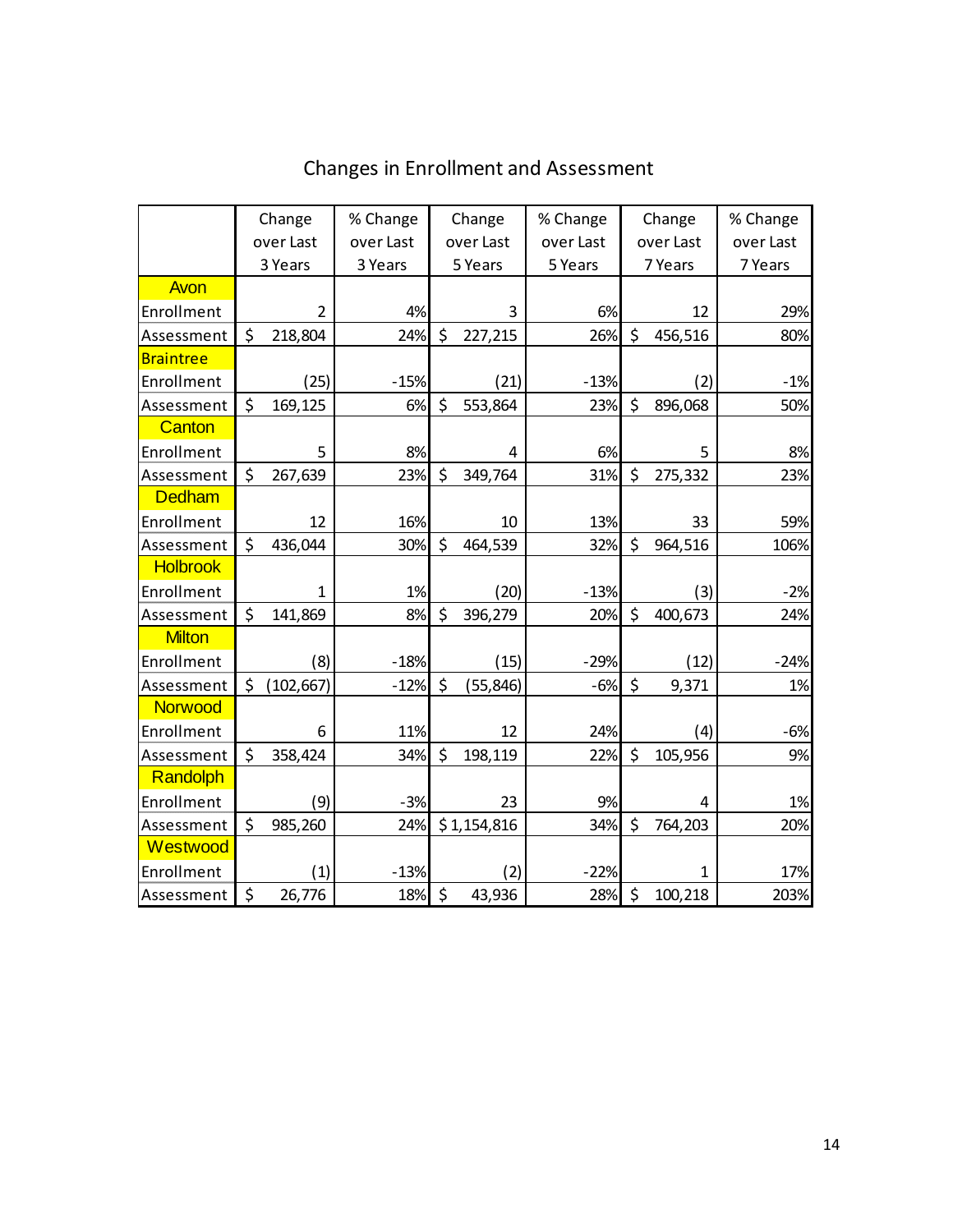|                  | 2020                                                               |        |    |                                                                       |                           |                                                                            | 2019                                                        |        |                                                                |       |                         |                                                                     |    | 2018                                                 |    |                                                                |                           |                                                                     |  |
|------------------|--------------------------------------------------------------------|--------|----|-----------------------------------------------------------------------|---------------------------|----------------------------------------------------------------------------|-------------------------------------------------------------|--------|----------------------------------------------------------------|-------|-------------------------|---------------------------------------------------------------------|----|------------------------------------------------------|----|----------------------------------------------------------------|---------------------------|---------------------------------------------------------------------|--|
| <b>Towns</b>     | <u>A</u><br>Per Pupil<br><b>FY Required</b><br><b>Contribution</b> |        |    | В<br><b>Total Blue Hills</b><br><b>Per Pupil</b><br><b>Assessment</b> |                           | $A + B =$<br><b>Total Per Pupil</b><br><b>Assessment</b><br>(Not Incl STC) | <u>A</u><br>Per Pupil<br>FY Required<br><b>Contribution</b> |        | B<br><b>Total Blue Hills</b><br>Per Pupil<br><b>Assessment</b> |       |                         | $A + B =$<br><b>Total Per Pupil</b><br>Assessment<br>(Not Incl STC) |    | <u>A</u><br>Per Pupil<br>FY Required<br>Contribution |    | в<br><b>Total Blue Hills</b><br>Per Pupil<br><b>Assessment</b> |                           | $A + B =$<br><b>Total Per Pupil</b><br>Assessment<br>(Not Incl STC) |  |
| Avon             | \$                                                                 | 12,064 | \$ | 4,902                                                                 | $\boldsymbol{\$}$         | 16,966                                                                     | \$                                                          | 11,988 | \$                                                             | 5,387 | \$                      | 17,375                                                              | \$ | 12,422                                               | \$ | 4,790                                                          | $\boldsymbol{\mathsf{s}}$ | 17,212                                                              |  |
| <b>Braintree</b> | \$                                                                 | 12,580 | \$ | 4,902                                                                 | $\overline{\mathbf{S}}$   | 17,482                                                                     | \$                                                          | 11,982 | \$                                                             | 5,387 | $\overline{\mathbb{S}}$ | 17,369                                                              | \$ | 11,582                                               | \$ | 4,790                                                          | $\mathbf{\$}$             | 16,372                                                              |  |
| Canton           | \$                                                                 | 14,579 | \$ | 4,902                                                                 | $\overline{\mathbf{S}}$   | 19,481                                                                     | \$                                                          | 14,015 | \$                                                             | 5,387 | $\overline{\mathbb{S}}$ | 19,402                                                              | \$ | 13,556                                               | \$ | 4,790                                                          | $\mathbf{\$}$             | 18,347                                                              |  |
| Dedham           | \$                                                                 | 14,187 | \$ | 4,902                                                                 | $\overline{\mathbf{S}}$   | 19,089                                                                     | \$                                                          | 13,922 | \$                                                             | 5,387 | \$                      | 19,309                                                              | \$ | 13,644                                               | \$ | 4,790                                                          | $\overline{\mathbf{S}}$   | 18,434                                                              |  |
| Holbrook         | \$                                                                 | 9,221  | \$ | 4,902                                                                 | $\overline{\mathbb{S}}$   | 14,123                                                                     | \$                                                          | 9,277  | \$                                                             | 5,387 | $\overline{\mathbb{S}}$ | 14,665                                                              | \$ | 9,314                                                | \$ | 4,790                                                          | $\boldsymbol{\mathsf{S}}$ | 14,105                                                              |  |
| Milton           | \$                                                                 | 14,102 | \$ | 4,902                                                                 | \$                        | 19,004                                                                     | \$                                                          | 13,615 | \$                                                             | 5,387 | \$                      | 19,003                                                              | \$ | 13,359                                               | \$ | 4,790                                                          | $\mathbf{\$}$             | 18,149                                                              |  |
| Norwood          | \$<br>14,251                                                       |        | \$ | 4,902                                                                 | \$                        | 19,153                                                                     | \$                                                          | 14,006 | \$                                                             | 5,387 | $\overline{\mathbf{S}}$ | 19,393                                                              | \$ | 13,656                                               | \$ | 4,790                                                          | $\mathbf{\$}$             | 18,446                                                              |  |
| Randolph         | \$                                                                 | 9,836  | \$ | 4,902                                                                 | $\overline{\mathbb{S}}$   | 14,738                                                                     | \$                                                          | 9,430  | \$                                                             | 5,387 | $\mathbf{S}$            | 14,817                                                              | \$ | 9,220                                                | \$ | 4,790                                                          | $\mathbf{\$}$             | 14,010                                                              |  |
| Westwood         | \$                                                                 | 14,579 | \$ | 4,902                                                                 | $\boldsymbol{\$}$         | 19,481                                                                     | \$                                                          | 14,095 | \$                                                             | 5,387 |                         | 19,482                                                              | \$ | 13,646                                               | \$ | 4,790                                                          | $\sqrt[6]{3}$             | 18,436                                                              |  |
| District Average | \$                                                                 | 12,822 | \$ | 4,902                                                                 | $\boldsymbol{\mathsf{S}}$ | 17,724                                                                     | \$                                                          | 12,481 | \$                                                             | 5,387 | \$                      | 17,868                                                              | \$ | 12,266                                               | \$ | 4,790                                                          | \$                        | 17,057                                                              |  |

# Per‐Pupil Costs Three‐Year History